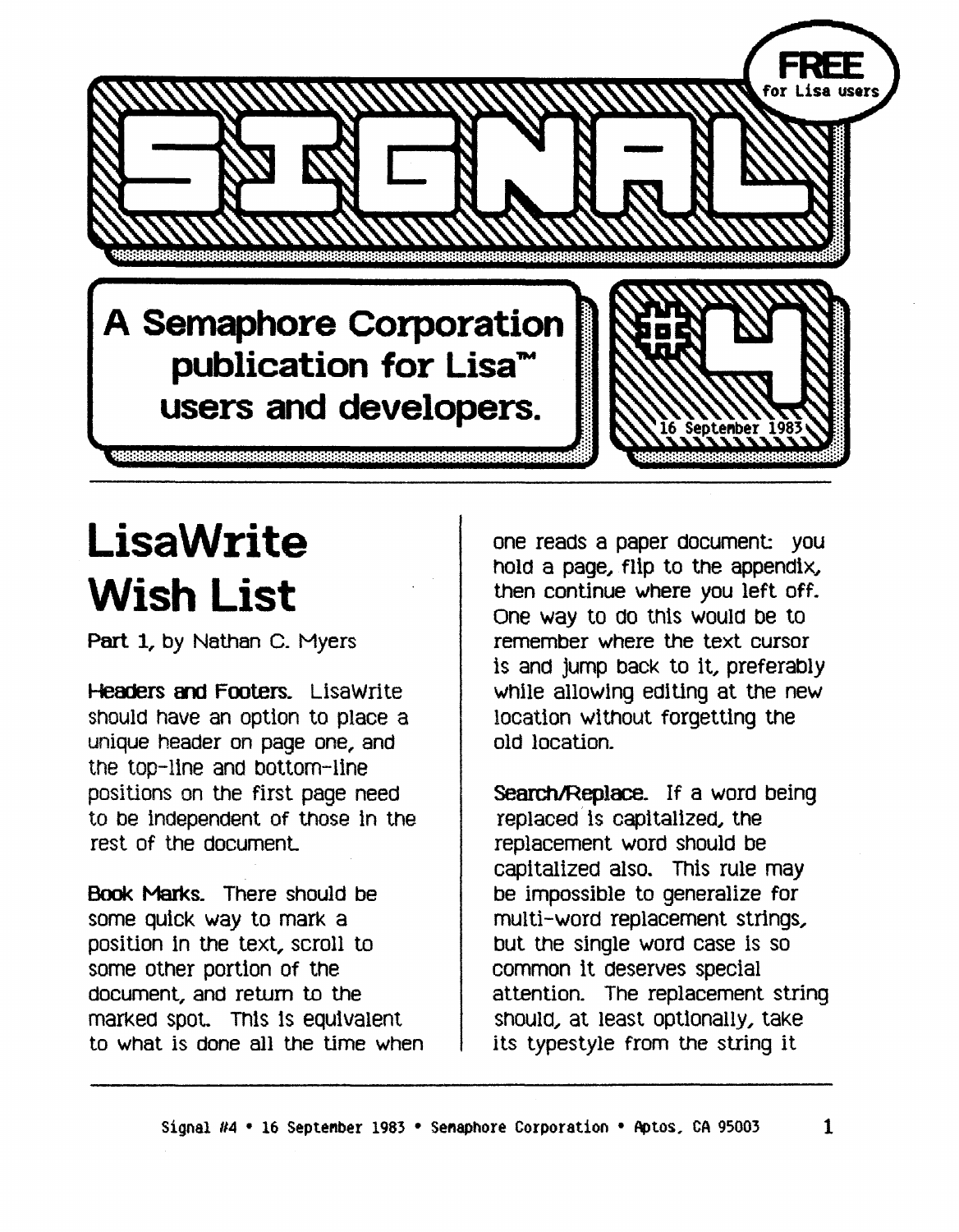

replaces. Wild cards are useful, but it should also be allowable to denote and use the "found" wild card character in the replacement string. If a replacement string Includes a paragraph break, the format of the old paragraph is trashed. There should be a way to set the format of the replacement string. The sIze of the dialog box for search and replace strings should be. adjustable to avoid covering up the scroll controls at the top right comer of the window. The search string default font should somehow relate to what is in use in the document.

Justification. The paragraph justification options do not seem to work correctly wIth any fonts other than PS Modern and PS Courier. The ability to format a paragraph according to the contents of the cl1pboara shoula be made more easily accessible: one should be able to copy the format of a paragraph containing the cursor Into the cllpboara without having to select the entire paragraph fIrst (the cursor position should be enough, just as It is enough when bringing up the tab/margin ruler).

Tabs/Margins. The tab/margin ruler InvarIably pops up somewhere it shouldn't, and it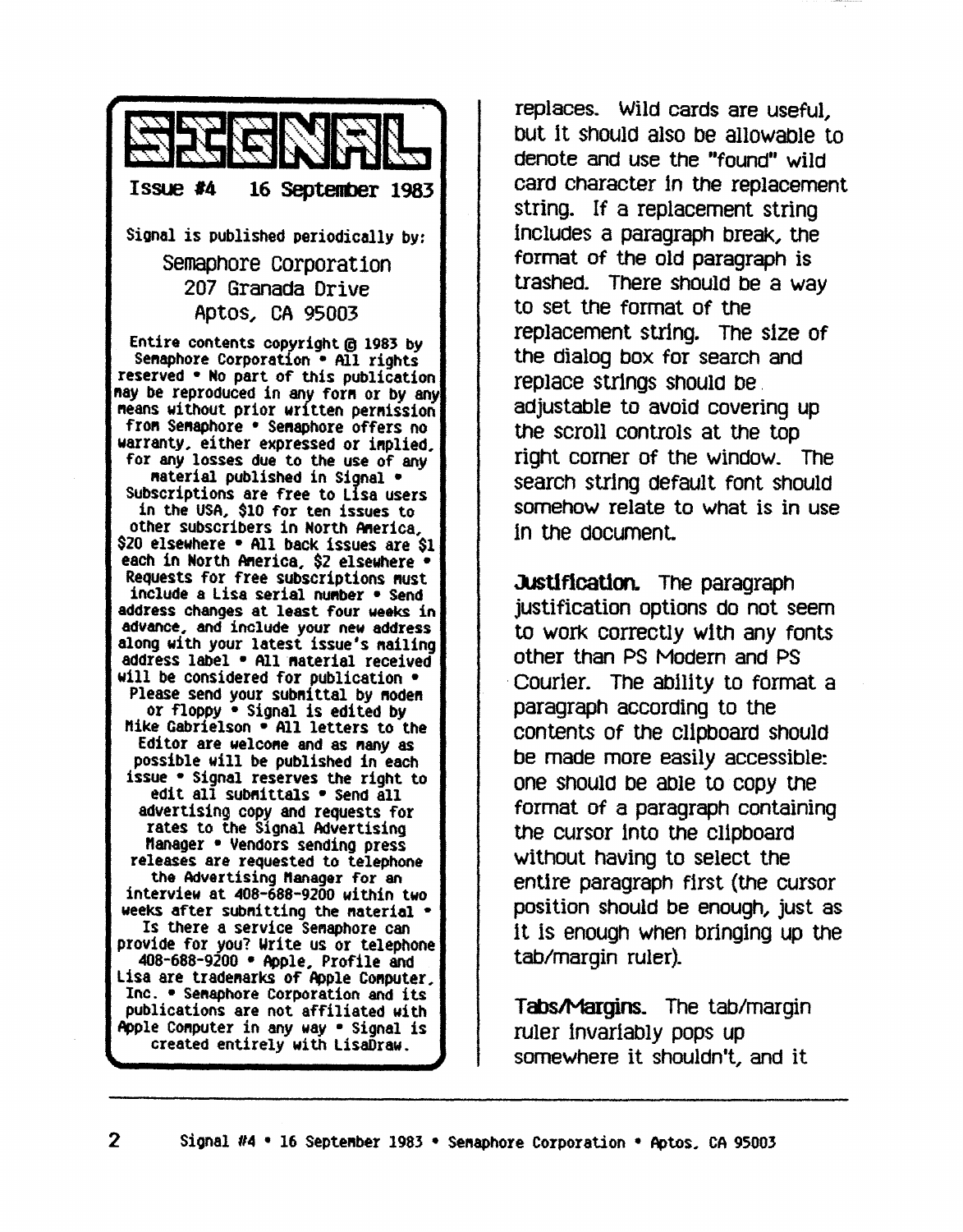jumps the window contents around in capricious ways. The ruler takes up so much screen space that those of us who are inclined to leave it displayed cannot. It should be about half as thick or less and should always appear at the top of the window. It may be useful to allow it to be "dragged" to another place, but it should initially appear in a predictable spot. The menu entry for showing or hiding the ruler should have a check mark at the appropriate spot. If a tab is entered for which no tab position has been

set, the cursor moves one space. What should happen is that a normal tab should be automatically set at a position some multiple of eight or ten positions from the left margin and the cursor placed there. This allows a much more streamlined entry of tabs compared to turning on the ruler, setting a tab, shutting off the ruler, and finding your position again. If the tab happens to appear in the "wrong" place", the user can always go in later and adjust tab positions. This way the user's train of

|           |                                                                                | $\Box$ I am a Lisa end user.                                                                    |
|-----------|--------------------------------------------------------------------------------|-------------------------------------------------------------------------------------------------|
|           |                                                                                | $\Box$ I am a Lisa software developer.                                                          |
|           |                                                                                | I I am a Lisa hardware developer.                                                               |
|           |                                                                                | $\Box$ I am a Lisa dealer.                                                                      |
|           | City $\frac{1}{\sqrt{2}}$ State/Province $\frac{1}{\sqrt{2}}$ I am a Lisa OEM. |                                                                                                 |
|           |                                                                                | Country ____________________ ZIP/Mail Code ________________ The serial number on my Lisa is:    |
| Telephone |                                                                                |                                                                                                 |
|           |                                                                                | I I am a Lisa user and my mailing address is in the USA. Please send me Signal<br>Date $\qquad$ |
|           | free of charge. Signature <b>contained</b> the contract of charge.             |                                                                                                 |

3